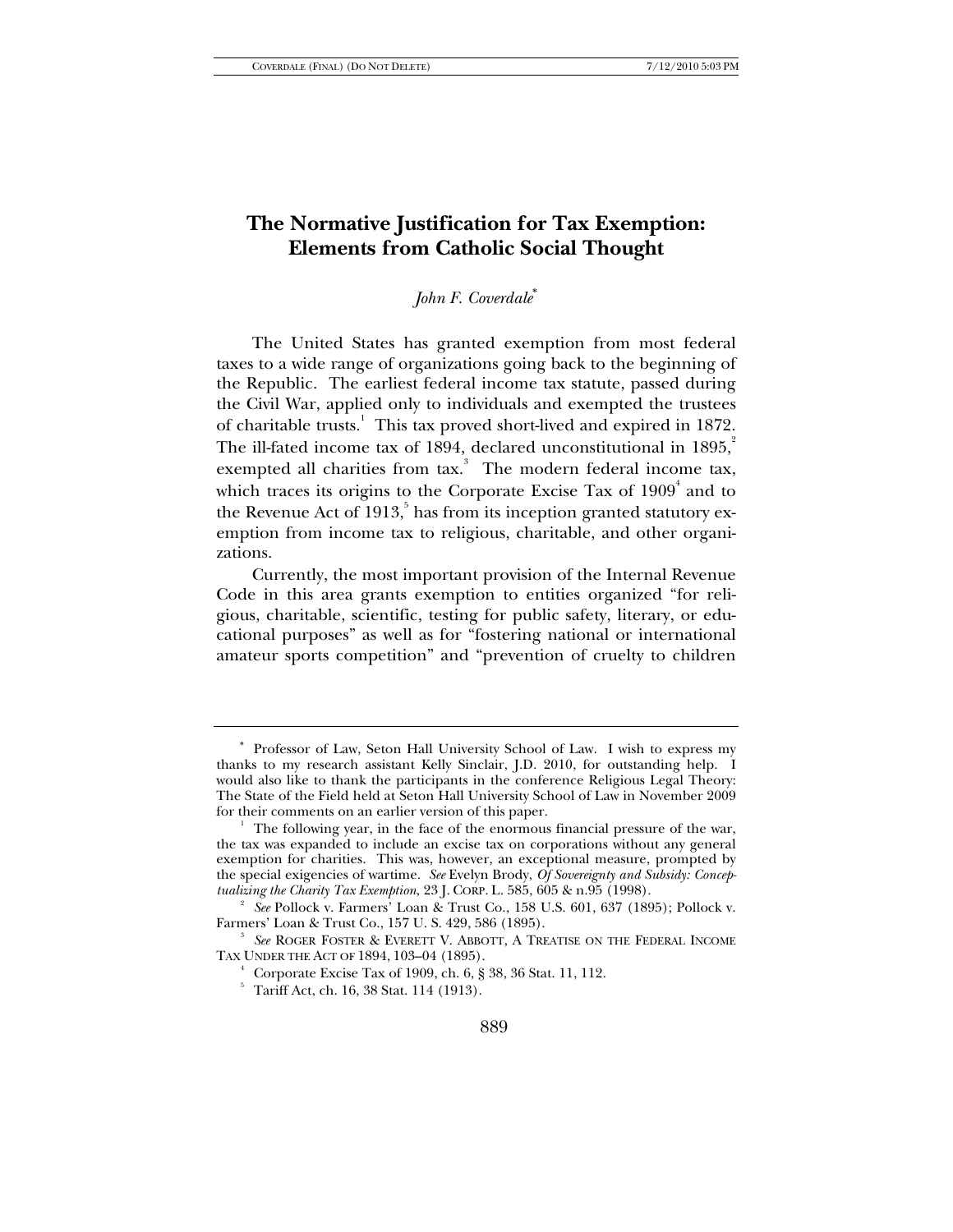or animals."<sup>6</sup> The list of potentially exempt purposes has developed over time without any overall guiding principle.<sup>4</sup>

To qualify for tax exemption, in addition to engaging in certain types of activities, an organization must also be structured in such a way that "no part of the net earnings . . . inures to the benefit of any private shareholder or individual."<sup>8</sup>

Scholars have criticized both the list of activities that qualify for tax exemption $^\circ$  and the requirement that they be carried out by nonprofit organizations, $\frac{10}{10}$  but they have reached no consensus on how the law should be modified. This is due, at least in part, to the fact that they do not agree about the normative justification for tax exemption. Until less than forty years ago, scholars paid little attention to this question, taking the fact of tax exemption as a given.

In a groundbreaking article published in 1976, Boris Bittker and George K. Rahdert argued that the basic rationale for exemption is that "nonprofit organizations are not suitable targets for an income  $\text{tax.}^{\text{all}}$  They rejected the view that statutory exemptions for nonprofit organizations constitute departures from a normative tax structure that require affirmative justification.<sup>12</sup> Rather, they argued, exemption of public service nonprofit organizations (like the American Red Cross, museums, and universities) "is neither a special privilege nor a hidden subsidy. Rather, it reflects the application of established principles of income taxation to organizations that, unlike the typical business corporation, do not seek profit."<sup>13</sup>

 $6$  26 U.S.C. § 501(c)(3) (2006). Numerous other subsections of the Internal Revenue Code grant exemption to a broad range of other organizations ranging from professional football leagues to mutual ditch and irrigation companies. *See, e.g.*, *id.* § 501(c)(6), (c)(12)(A).

<sup>7</sup>  *See* BRUCE R. HOPKINS, THE LAW OF TAX-EXEMPT ORGANIZATIONS 9–27 (9th ed. 2007). Some of the most important items in the list of exempt purposes can be traced to the English Statute of Charitable Uses of 1601. Others are of much more recent origin. *See, e.g.*, Tax Reform Act of 1976, Pub. L. No. 94-455, § 1313(a), 90 Stat. 1520, 1730 (1976) (exemption for "certain amateur athletic organizations").

 $^8$  26 U.S.C. § 501(c)(3).

<sup>&</sup>lt;sup>9</sup> See, e.g., Rob Atkinson, *Theories of the Federal Income Tax Exemption for Charities: Thesis, Antithesis, and Syntheses, 27 STETSON L. REV. 395 (1997).*<br><sup>10</sup> *See, e.g.*, Anup Malani & Eric A. Posner, *The Case for For-Profit Charities*, 93 VA. L.

REV. 2017, 2021 (2007).

<sup>&</sup>lt;sup>11</sup> Boris I. Bittker & George K. Rahdert, *The Exemption of Nonprofit Organizations from Federal Income Taxation*, 85 YALE L.J. 299, 304 (1976). 12 *See id.*

<sup>&</sup>lt;sup>13</sup> Id. at 357-58. With regard to mutual benefit organizations, like social clubs, Bittker and Rahdert argued that to the extent that their activities consist in the members' doing together what they could do separately without incurring tax, the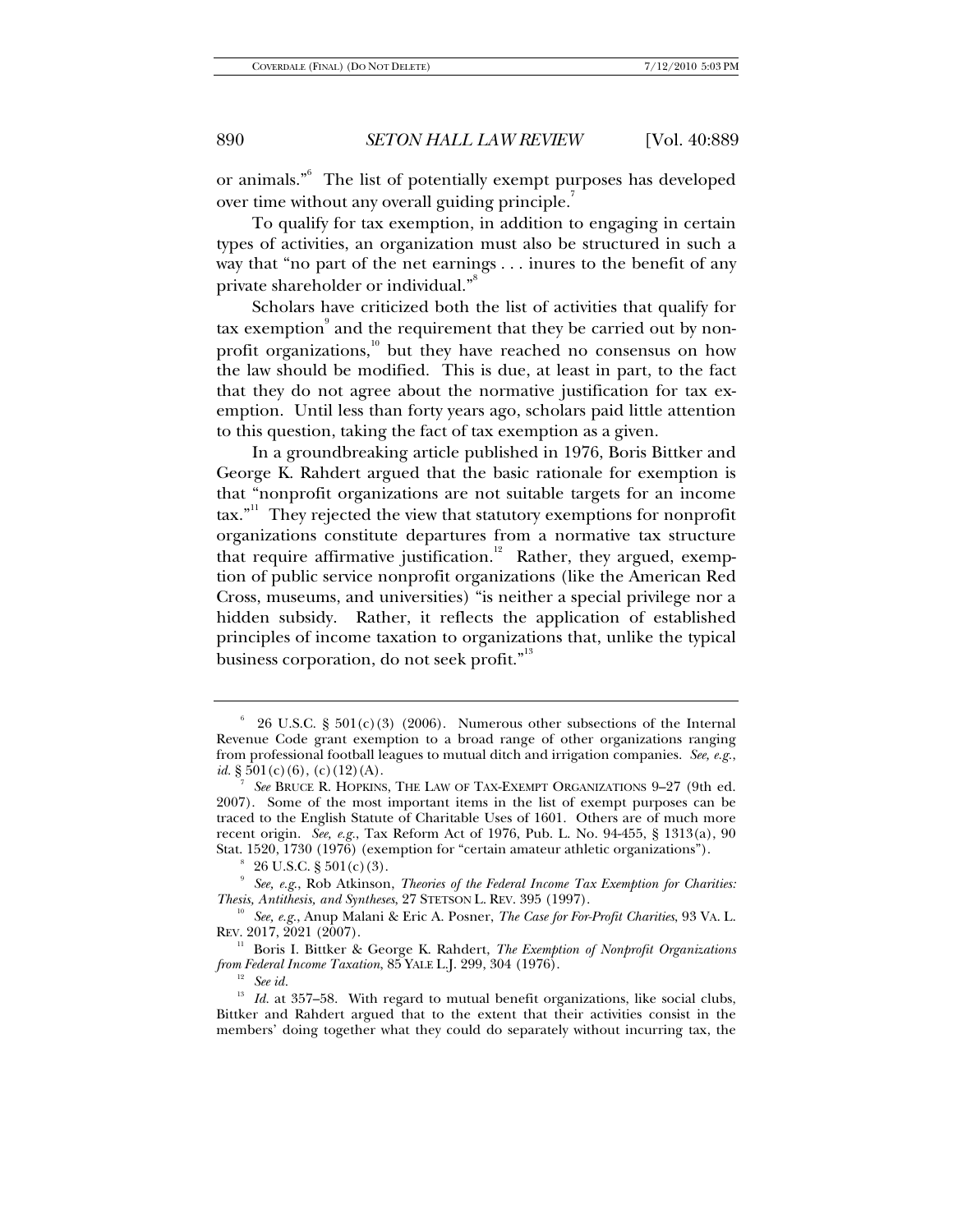Bittker and Rahdert noted that the author of the Revenue Act of 1913, Representative Cordell Hull, justified the exemption of all nonprofit organizations on grounds that they did not have "net income" within the meaning of the legislation.<sup>14</sup> Hull seems to have understood this not as a technical matter based on some specific way of defining "net income" but rather simply as a way of saying that the tax was meant to affect only for-profit businesses.<sup>15</sup> Bittker and Rahdert, however, developed an elaborate technical argument that it is impossible to measure the "income" of public service organizations.<sup>16</sup> They contended that there are insurmountable problems in determining both what receipts should be considered gross income and what disbursements should be considered deductible.<sup>17</sup> Even if those problems could be resolved, they contended that further intractable problems would arise in attempting to determine the appropriate rate of taxation, since tax theory would require basing the rate on the status of the beneficiaries of the organization's activities.<sup>18</sup>

Five years later, Henry Hansmann largely demolished Bittker and Rahdert's argument that exemption is justified by the technical difficulty of measuring the income of nonprofit organizations.<sup>19</sup> He showed convincingly that any difficulty that might exist would be limited to those nonprofit organizations that receive a large proportion of their income from donations but not to the important class of nonprofit organizations that rely principally on fees for services, including most nonprofit health care institutions.<sup>20</sup> In addition, he pointed out that in the case of property taxes there would be no special difficulty in measuring the value of property held by nonprofit organizations.<sup>21</sup> Finally, he argued that the purported difficulty in determining the appropriate rate rested on a false assumption that we need to determine the level of income of the beneficiaries of the ser-

<sup>16</sup> See id. at 307–14.<br><sup>17</sup> See Bittker & Rahdert, *supra* note 11, at 307–14.<br><sup>18</sup> See id. at 314–16. 19 *See Henry Hansmann, <i>The Rationale for Exempting Nonprofit Organizations from Corporate Income Tax*, 91 YALE L.J. 54, 58–62 (1981).<br><sup>20</sup> *Id.* at 59–60.<br>*<sup>21</sup> Id.* at 93.

fact of banding together to carry them out should not lead to tax consequences. *See id.* at 358. In the rest of this discussion, we will focus on Bittker and Rahdert's treatment of the traditional charitable organizations they call "public service" nonprofits.<br><sup>14</sup> *Id.* at 303.<br><sup>15</sup> *Id.* 15 Service 1027 14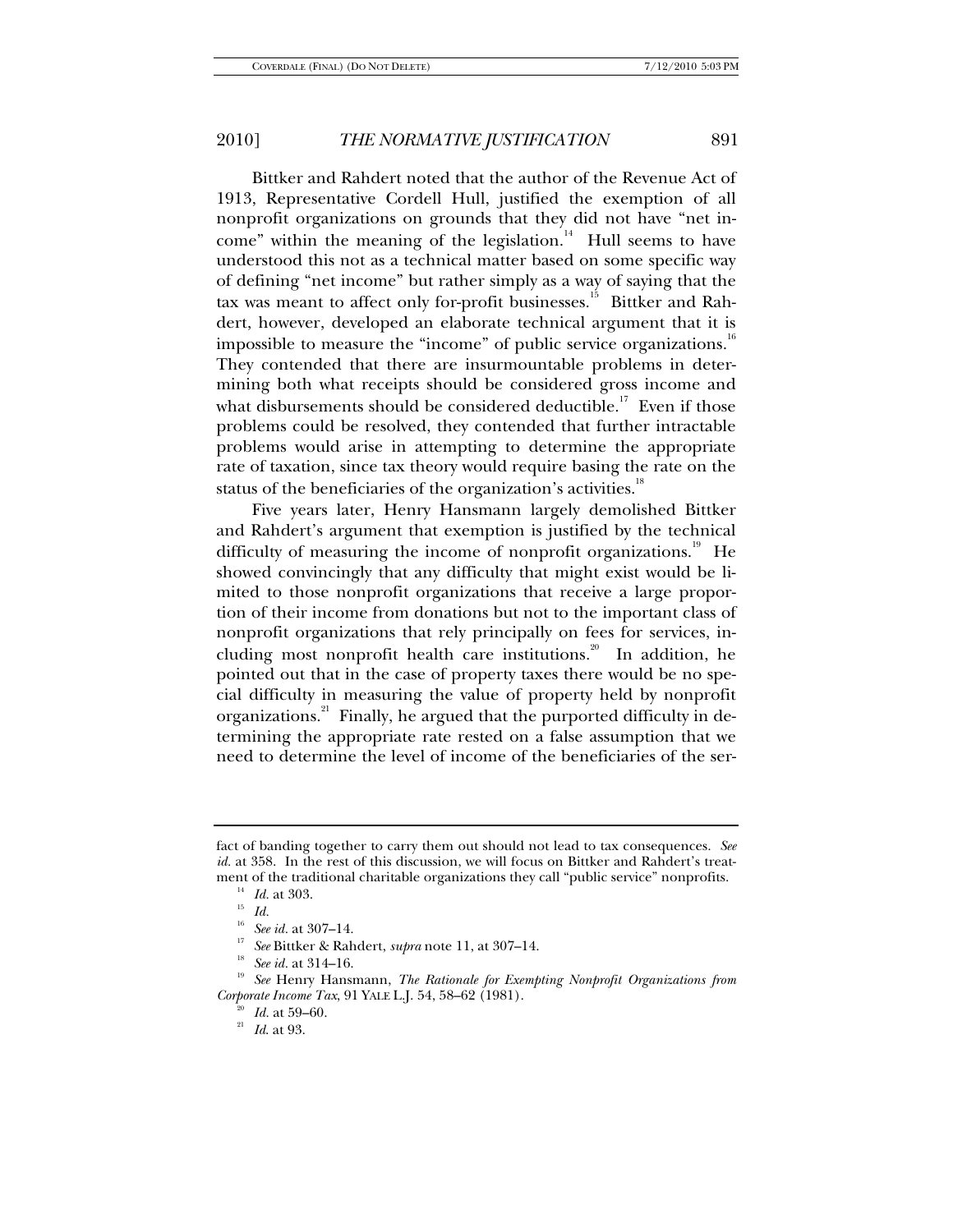vices provided by nonprofit organizations rather than the income of the service provider. $2^2$ 

Contemporary scholars approach consensus in rejecting Bittker and Rahdert's theory that the income of nonprofit organizations simply falls outside the normative tax base. They differ widely in their explanations of why organizations should be exempt from tax but generally concur in asserting that tax exemption represents a deviation from the norm that all income should be taxed. Therefore they consider tax exemptions for nonprofits a subsidy from the government to the organizations that enjoy exempt status.<sup>23</sup> A wide range of theories exist to justify this subsidy.

The most widely espoused theory, sometimes referred to as the public benefit subsidy theory, posits that tax exemption is justified by the fact that exempt organizations provide services to the public that the government otherwise would have provided. This theory views tax exemption as a subsidy to those who relieve the government of burdens which would otherwise fall upon it.<sup>24</sup> This, however, fails to account for the exemption of a large number of organizations ranging from churches<sup>25</sup> to country clubs,<sup>26</sup> and from fraternal organizations like the Knights of Columbus<sup> $27$ </sup> to cooperative telephone companies.<sup>28</sup>

The defect of the public benefit subsidy theory, and more broadly of all those theories that justify exemption on grounds that exempt

<sup>&</sup>lt;sup>22</sup> *Id.* at 64–66.<br><sup>23</sup> For elaborations on this rationale, see Rob Atkinson, *Altrusim in Nonprofit Organizations*, 31 B.C. L. REV. 501, 505 (1990) (describing the subsidy theory as "[t]he emerging orthodox account"); Ilan Benshalom, *The Dual Subsidy Theory of Charitable Deductions*, 84 IND. L.J. 1047, 1055–57 (2009); John D. Columbo, *The Marketing of Philanthropy and the Charitable Contributions Deduction: Integrating Theories for the Deduction and Tax Exemption*, 36 WAKE FOREST L. REV. 657, 698 (2001); Mark P. Gergen, *The Case for a Charitable Contributions Deduction*, 74 VA. L. REV. 1393, 1397–98 (1988); Hansmann, *supra* note 19, at 71–72; David Pozen, *Remapping the Charitable Deduction*, 39 CONN. L. REV. 531, 547, 552–53 (2006); Daniel Shaviro, *Assessing the "Contract Failure" Explanation for Nonprofit Organizations and Their Tax-Exempt Status*, 41 N.Y.L. SCH. L. REV. 1001, 1007 (1997); Brian D. Galle, *Foundation or Empire? The Role of Charity in a Federal System* 10 (FSU Coll. of Law, Public Law Research Paper No. 394, 2009), *available at* http://ssrn.com/abstract=1473107 ("Most commentators . . . embrace the idea that the [exemption] is justified as a tool for encouraging the production of goods that would otherwise be under-produced by the private market.").

<sup>&</sup>lt;sup>24</sup> See JAMES J. FISHMAN & STEPHEN SCHWARZ, NONPROFIT ORGANIZATIONS: CASES AND MATERIALS 328 (3d ed. 2006).

<sup>&</sup>lt;sup>25</sup> See 26 U.S.C. § 501(c)(3) (2006).<br><sup>26</sup> See *id.* § 501(c)(7).<br><sup>27</sup> See *id.* § 501(c)(8). *Id.* § 501(c)(12).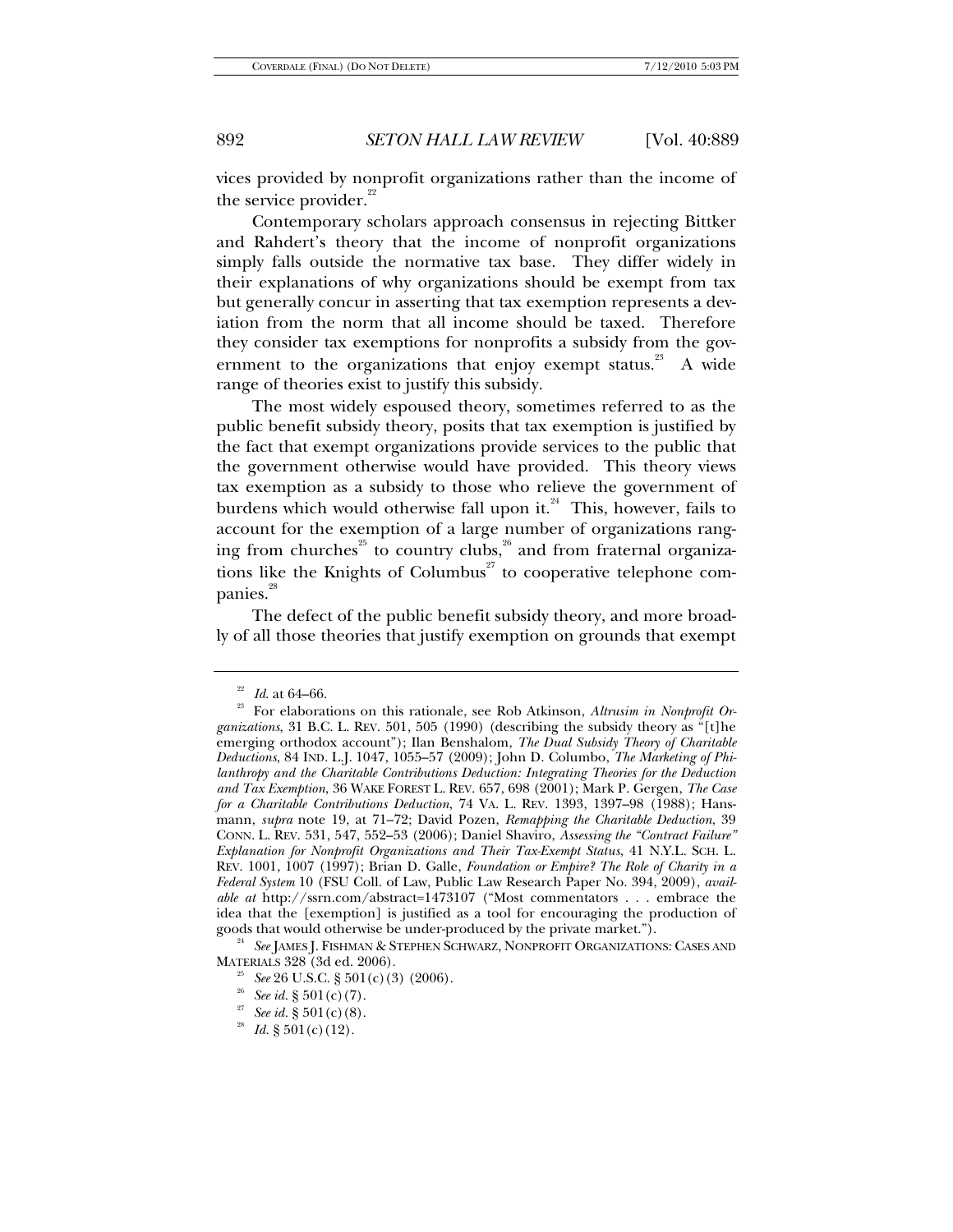organizations fill gaps left by the operations of government and markets, is not, however, primarily that it cannot account for the full range of organizations that enjoy tax exemption. The practice of tax exemption has grown up in patchwork fashion over a long period of time, and it is possible that no single theory can provide a coherent explanation for all the various categories that Congress has created.

The real defect of these theories is that they rest, at least implicitly, on a flawed vision of society and ultimately of what it means to be human. Although the scholars who have developed these theories rarely make explicit their overall view of society, much less of human nature, their theories seem to reflect a vision of society in which government is ultimately charged with meeting all social needs that markets cannot meet because of various forms of market failure.

Many theorists would, it seems, be content to have government provide all necessary goods and services not furnished by markets, if only it could do so efficiently. They see nonprofit organizations as merely filling gaps in the goods and services the government provides and devote much of their attention to explaining why those gaps exist.<sup>29</sup> Approaching the problem in this way fails to provide a satisfying explanation of why people dedicate their energies to creating, supporting, and operating nonprofit organizations. Furthermore, it ignores the distinctive contribution to human flourishing of nonprofit organizations, which goes well beyond filling gaps in the goods and services provided by government.

It is at this level that I believe Catholic Social Thought offers valuable elements that can contribute to our understanding of tax exemption. It does not address the many specific issues that necessarily arise in deciding which organizations should enjoy tax-exempt status and which should not. To make that determination, one must take

<sup>&</sup>lt;sup>29</sup> With the passage of time, these theories have become increasingly complex as scholars have criticized the explanations for exemption put forth by their intellectual predecessors. A very recent study by Brian Galle, for instance, critiques various aspects of the dual failure hypothesis, which assigns to government the role of providing those goods and services which would be underproduced by markets alone and exempts organizations from the role of providing those goods and services that are needed or desired by minorities who cannot wield sufficient influence to cause governments to produce them in the desired quantity. *See* Galle, *supra* note 23, at 4–5. Concretely, Galle argues that the existence of a federal structure and the insights of public choice theory both refute the claim that government will produce only those goods and services demanded by the median voter. *See id.* at 16–20. Nonetheless, he ultimately justifies exemption of charities on grounds that they "serve[] as gapfiller[s] when federalism mechanisms break down." *Id.* at 1*.* Thus at the end of the day, he ultimately sees the activities of exempt organizations only as filling gaps in the services provided by government.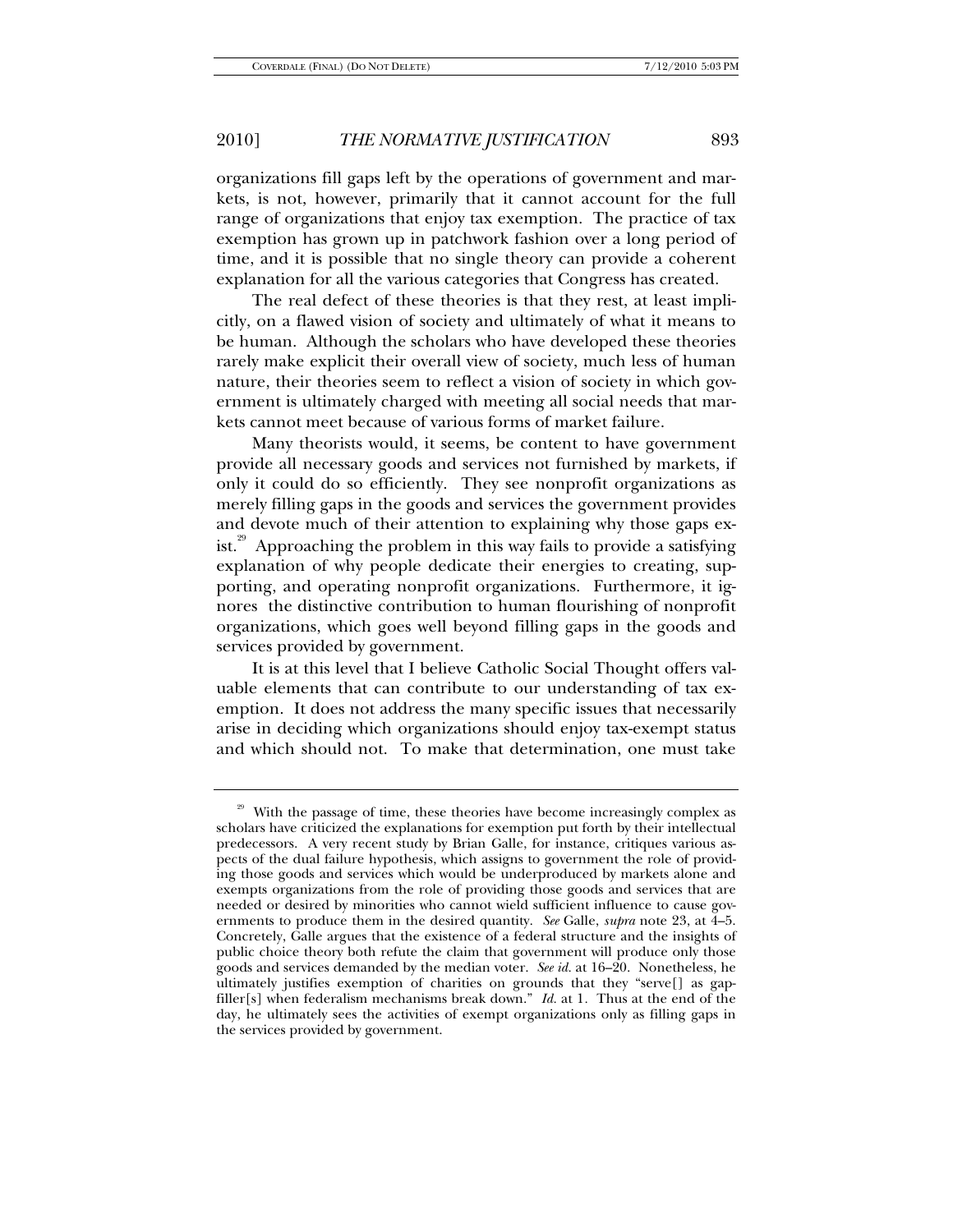into account technical tax and economic questions that fall outside the purview of Catholic Social Thought, such as the degree to which granting tax exemption to certain organizations that carry on activities that fall outside the scope of traditional exempt activities (for instance, those often labeled as social entrepreneurship) would unduly burden for-profit organizations that compete with them.

What Catholic Social Thought does offer is a coherent view of human nature and of the nature of society and government that explains the existence of exempt organizations. It provides a reason for considering that the revenues of nonprofit organizations should be regarded as falling outside the normative tax base. Those insights can serve as a foundation for resolving narrower and more technical issues. Catholic Social Thought rests in large part on a philosophical and theological anthropology. Especially in the years since the Second Vatican Council, philosophical and theological anthropology have played a foundational role in Catholic social thought. John Paul II stressed that "man is the way of the Church."<sup>30</sup> An in-depth analysis of the underlying anthropology exceeds the scope of this Essay. Nonetheless, it is necessary to highlight at least a few elements of that philosophical and theological vision of what it means to be human because those elements are the foundation for the entire structure.

One of the most basic tenets of Catholic Social Thought is that every human being is endowed with dignity and worth. From a theological perspective, human dignity derives from having been created in "the image and likeness of God,"<sup>31</sup> and of being "the only creature on earth that God willed for itself."<sup>32</sup> The Church holds that human beings find the foundation and development of their freedom and dignity in Christ.<sup>33</sup> In him, whom the Church venerates as God-made man, "man has acquired full awareness of his dignity, of the heights to which he is raised, of the surpassing worth of his own humanity, and of the meaning of his existence."<sup>34</sup>

<sup>30</sup> Pope John Paul II, Encyclical Letter, *Centesimus Annus* [The Hundredth Year] ch. VI (May 1, 1991) [hereinafter *Centesimus Annus*], *available at* http://www.vatican.va/holy\_father/john\_paul\_ii/encyclicals/documents/hf\_jp-

<sup>&</sup>lt;sup>31</sup> Genesis 1:27. **31 Genesis** 1:27. **32** Pope John Paul II, Encyclical Letter, *Redemptor Hominis* [Redeemer of Man] ¶ 13 (Mar. 4, 1979), *available at* http://www.vatican.va/holy\_father/john\_paul\_ii/ encyclicals/documents/hf\_jp-ii\_enc\_04031979\_redemptor-hominis\_en.html. 33 *See id.* ¶ 11. 34 *Id.*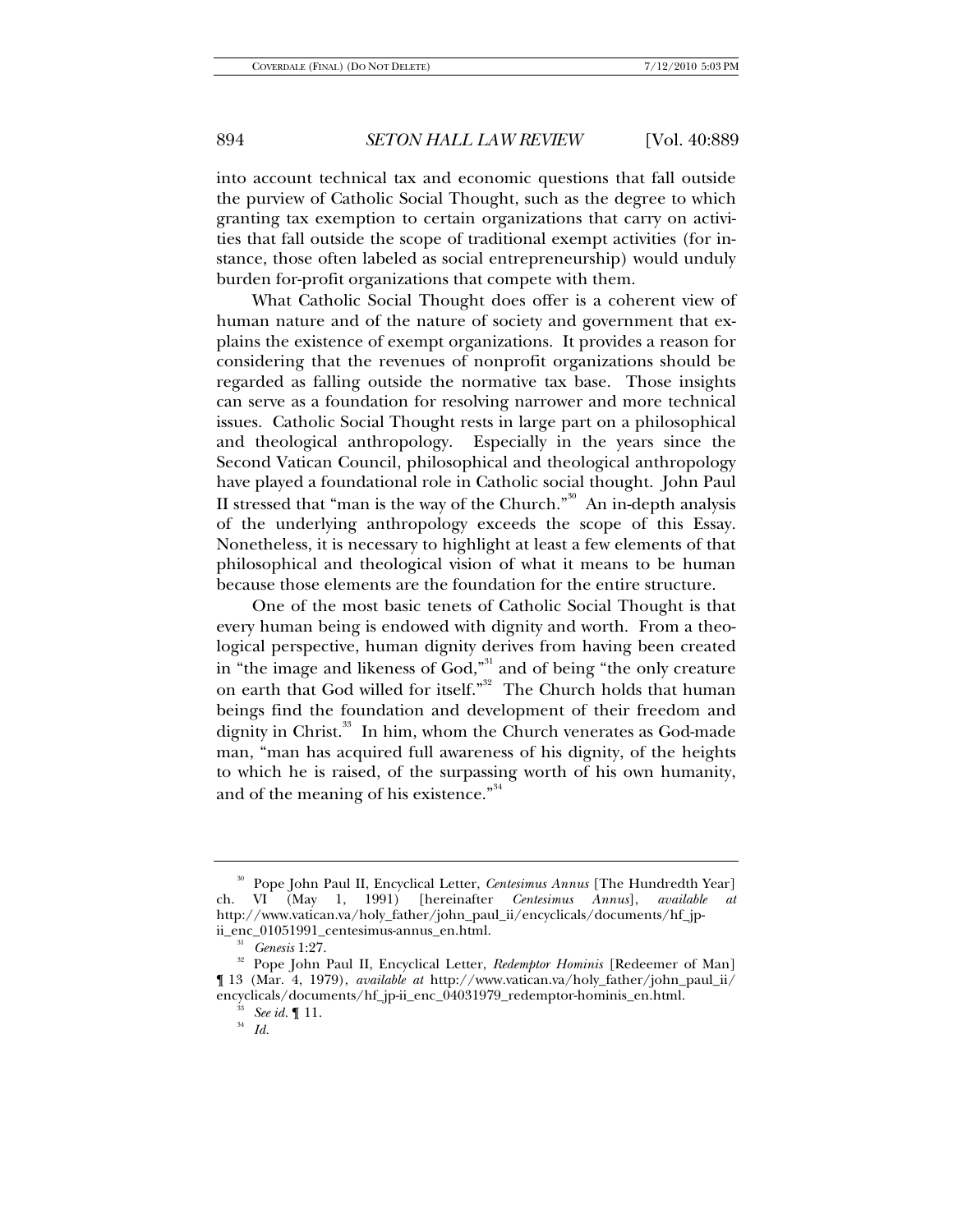Ultimately, the Church's view of human dignity is theological and closely linked to its belief in creation and in the incarnation of God in Christ. It is more immediately grounded, however, in the human faculties of intellect and free will, and in the fact that man is "a subjective being capable of acting in a planned and rational way, capable of deciding about himself, and with a tendency to selfrealization."<sup>35</sup> The basis of human dignity and of human rights is found in freedom and the capacity for self-determination. Every human being has dignity because, as John Paul II put it, every human being is "capable of existing and acting 'for itself,' that is, capable of a certain *autoteleology*, which means capable not only of determining its own ends but also of becoming an end for itself."<sup>36</sup> At this level, Catholic Social Thought's position on human dignity can be shared by all who recognize the fact of human freedom and selfdetermination even without sharing the Church's belief that they are ultimately rooted in God's decision to make us in his own image and to take on in Christ our humanity.

Catholic Social Thought does not view freedom and the ability to be an end for ourselves as an unfettered ability to choose whatever happens to appeal to each individual. It is not the freedom described in *Planned Parenthood v. Casey* as "the right to define one's own concept of existence, of meaning, of the universe, and of the mystery of human life."<sup>37</sup> Rather, Catholic Social Thought understands freedom as the uncoerced ability to know and embrace the truth and in the light of the truth to choose those things that contribute to human flourishing. $^{\infty}$ 

The function of government is to promote the conditions that permit human flourishing, conditions referred to in Catholic Social Thought as the common good. The common good is not simply the aggregate of the goods of all members of society. It is rather "the sum of all those social conditions which allow the human dignity of all to be respected, and their basic needs to be met, while giving men and women the freedom to assume responsibility for their own

<sup>35</sup> Pope John Paul II, Encyclical Letter, *Laborem Exercens* [On Human Work] ¶ 6 (Sept. 14, 1981), *available at* http://www.vatican.va/holy\_father/john\_paul\_ii/

 $6$  KAROL WOJTYLA [POPE JOHN PAUL II], PERSONS AND COMMUNITY: SELECTED ESSAYS 317 (Theresa Sandok trans., 1993). 37 505 U.S. 833, 851 (1992).

<sup>38</sup> *See Centisemus Annus*, *supra* note 30, ¶ 41.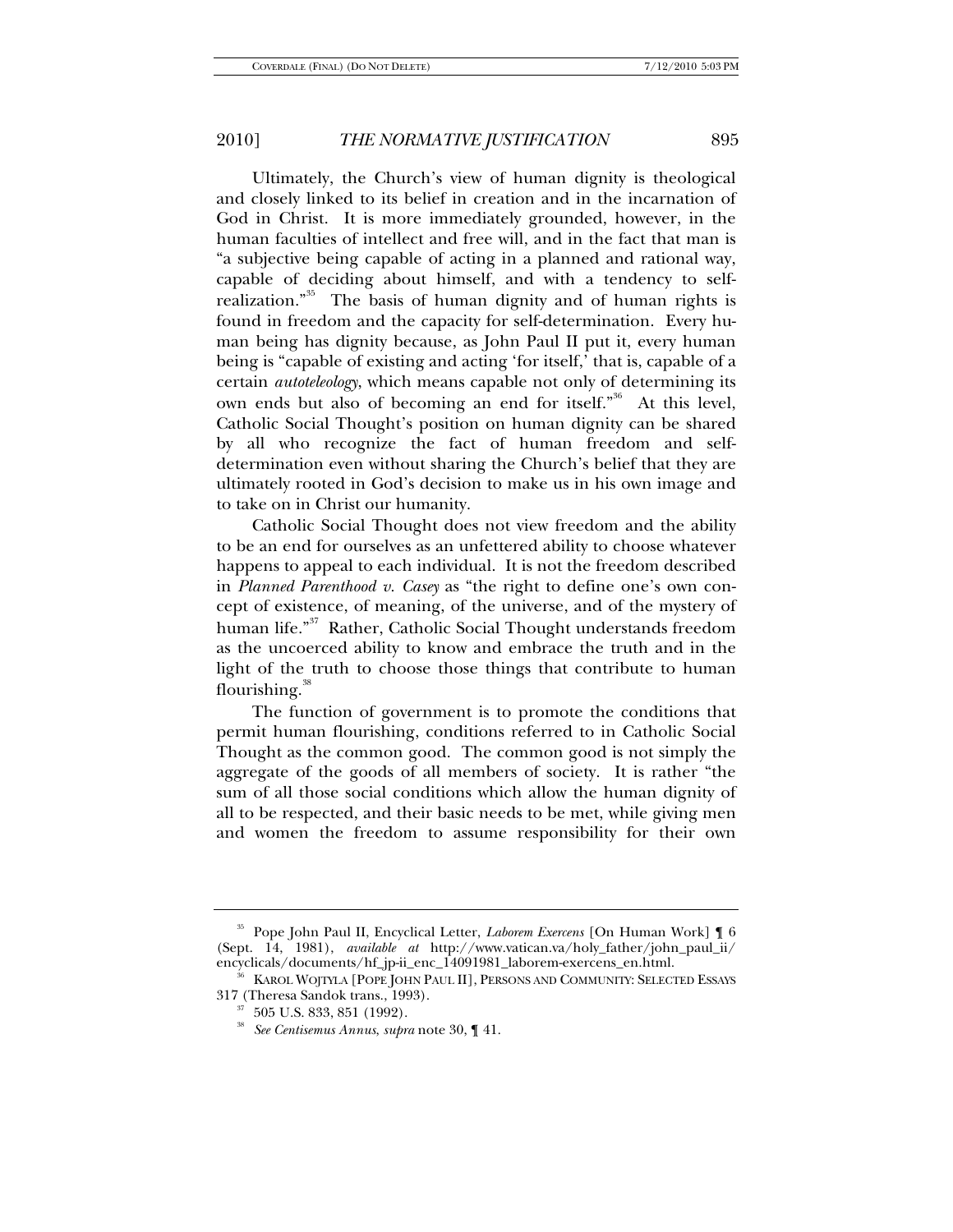lives."<sup>39</sup> It "involves an assessment and integration of [the] interests [of individuals] on the basis of a balanced hierarchy of values."<sup>40</sup> Therefore, "ultimately, it demands a correct understanding of the dignity and the rights of the person. $n<sup>41</sup>$  Given this conception of the common good, the proper role of government will be determined by what constitutes human flourishing.

Catholic thought, especially since the Second Vatican Council in the early 1960s, has stressed the role of gift and gratuitousness in human flourishing. The Second Vatican Council proclaimed that a human being "cannot fully find himself except through a sincere gift of himself."<sup>42</sup> Pope John Paul II returned frequently to this concept. In the encyclical *Evangelium Vitae*, he stated that man's vocation "consists in the sincere gift of self<sup>43</sup> and that we find "fulfillment through the gift of self and openness to others."<sup>44</sup> In his most recent encyclical, Benedict XVI echoed this idea: "The human being is made for gift, which expresses and makes present his transcendent dimen $sion.$ <sup>45</sup>

Catholic thought, with its long tradition of belief in original sin, is far from unaware of the all-too-human inclination to selfishness and lack of concern for others. It has, however, maintained an ultimately optimistic view that despite original sin humans are capable of generous concern for others. Thomas Aquinas wrote in the thir-

<sup>39</sup> CATHOLIC BISHOP CONFERENCE OF ENG. & WALES, VOTE FOR THE COMMON GOOD 2 (2001), http://www.catholicchurch.org.uk/content/download/1506/11693/file/ Vote%20for%20The%20Common%20Good\_2001.pdf. This concept stands in sharp contrast to large strands of American liberal thought that reject altogether the idea of common good and substitute in its place "the preservation of the maximum possible individual choice according to one's private conception of the good." Louis Dupre, *The Common Good and the Open Society*, *in* CATHOLICISM AND LIBERALISM 172, 183 (R. Bruce Douglass ed., 1994).

<sup>&</sup>lt;sup>40</sup> Centesimus Annus, *supra* note 30,  $\P$  47.<br><sup>41</sup> *Id.* 

 $^{42}$  SECOND VATICAN COUNCIL, PASTORAL CONSTITUTION ON THE CHURCH IN THE MODERN WORLD: GAUDIUM ET SPES  $\P$  24 (1965).

<sup>&</sup>lt;sup>43</sup> Pope John Paul II, Encyclical Letter, *Evangelium Vitae* [The Gospel of Life] 1 25 (Mar. 25, 1995) [hereinafter *Evangelium Vitae*], *available at* http://www.vatican.va/holy\_father/john\_paul\_ii/encyclicals/documents/hf\_jp-

<sup>&</sup>lt;sup>44</sup> *Id.* ¶ 19. <br><sup>45</sup> Pope Benedict XVI, Encyclical Letter, *Caritas in Veritate* [Charity in Truth] ¶ 34 (June 29, 2009) [hereinafter *Caritas in Veritate*], *available at* http://www.vatican.va/ holy father/benedict\_xvi/encyclicals/documents/hf\_ben-xvi\_enc\_20090629\_caritasin-veritate\_en.html.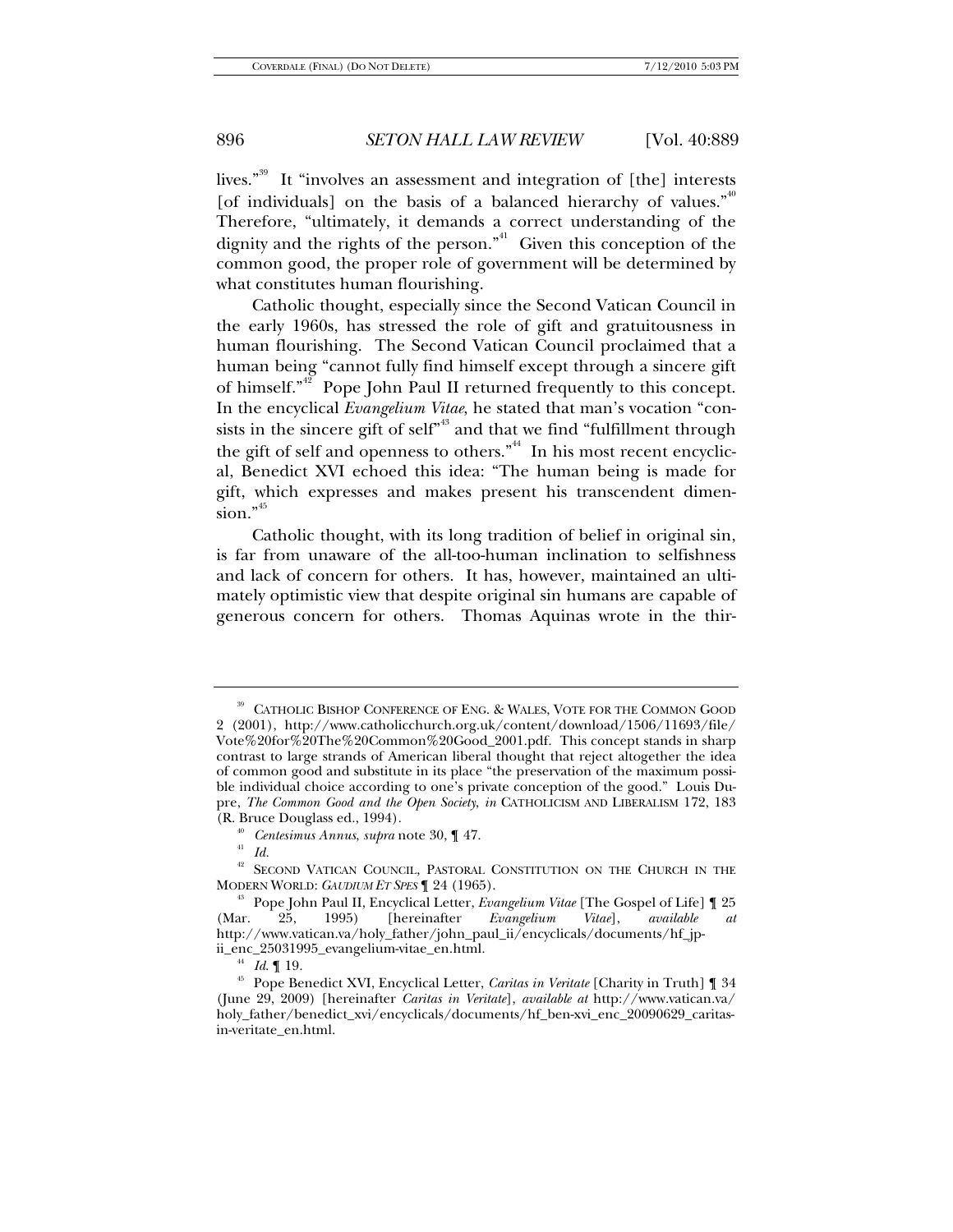teenth century that "it is natural to all men to love each other."<sup>46</sup> Not only are humans capable of generosity and self-giving. It is precisely in overcoming selfishness and giving themselves to others that they find fulfillment. In John Paul II's words, "life attains its fullness in the sincere gift of self." $4$ 

Like other aspects of Catholic anthropology, this stress on "living in the dimension of gift"<sup>48</sup> has a theological foundation. In this case the foundation lies in the doctrine of the Trinity. The Church understands God not as a solitary being but as a trinity of persons who live in communion with each other and give themselves unreservedly to each other. For this reason, each person created in the image and likeness of God finds fulfillment in relation to other persons. "[E]xisting and acting together with other human beings enables him to achieve his own development, that is, the intrinsic development of the person."<sup>49</sup> More immediately, Christ's commandment to "love" one another as I have loved you<sup> $50$ </sup> justifies stress on the gift of self as the way to human completion and fulfillment.

Although its foundation is theological, Catholic anthropology's position that we are called to find our fulfillment in communication with and concern for others also rests on observable facts. As Benedict XVI has noted, "Gratuitousness is present in our lives in many different forms, which often go unrecognized because of a purely consumerist and utilitarian view of life.<sup> $51$ </sup> It is not surprising, therefore, that many who stand outside the Church's tradition recognize the centrality of gift in human life. To cite just a few examples, our capacity for entering into a mutual relationship with another "I" is at the core of Martin Buber's in-depth exploration of the reality of interpersonal relations and their consequences.<sup>52</sup> Coming from an en-

<sup>&</sup>lt;sup>46</sup> THOMAS AQUINAS, SUMMA CONTRA GENTILES, Bk. III, at 128 (Vernon J. Bourke trans., Hanover House 1956)  $(n.d.)$ .

trans., Hanover House 1956) (n.d.). 47 *Evangelium Vitae*, *supra* note 43, ¶ 86. 48 *See* John Paul II, Apostolic Letter, *Dilecti Amici* ¶ 8 (Mar. 31, 1985), *available at* http://www.vatican.va/holy\_father/john\_paul\_ii/apost\_letters/documents/hf\_jp-

<sup>&</sup>lt;sup>49</sup> KAROL WOJTYLA [JOHN PAUL II], THE ACTING PERSON 275 (Anna-Teresa Tymieniecka ed., Andrzej Potocki trans., rev. ed. 1979).

<sup>&</sup>lt;sup>50</sup> *John* 15:12 (English Standard).<br><sup>51</sup> *Caritas in Veritate, supra* note 45, ¶ 34.<br><sup>52</sup> *See generally* MARTIN BUBER, I AND THOU (Ronald Gregor Smith trans., 2d ed. 1958) (describing how human existence may be defined by the way in which we engage in dialogue with each other, with the world, and with God). There are many English editions. One of the more recent is the 1996 Touchstone edition. *See generally* MARTIN BUBER, I AND THOU (Walter Kaufmann trans., 1996). In his book, *Crossing*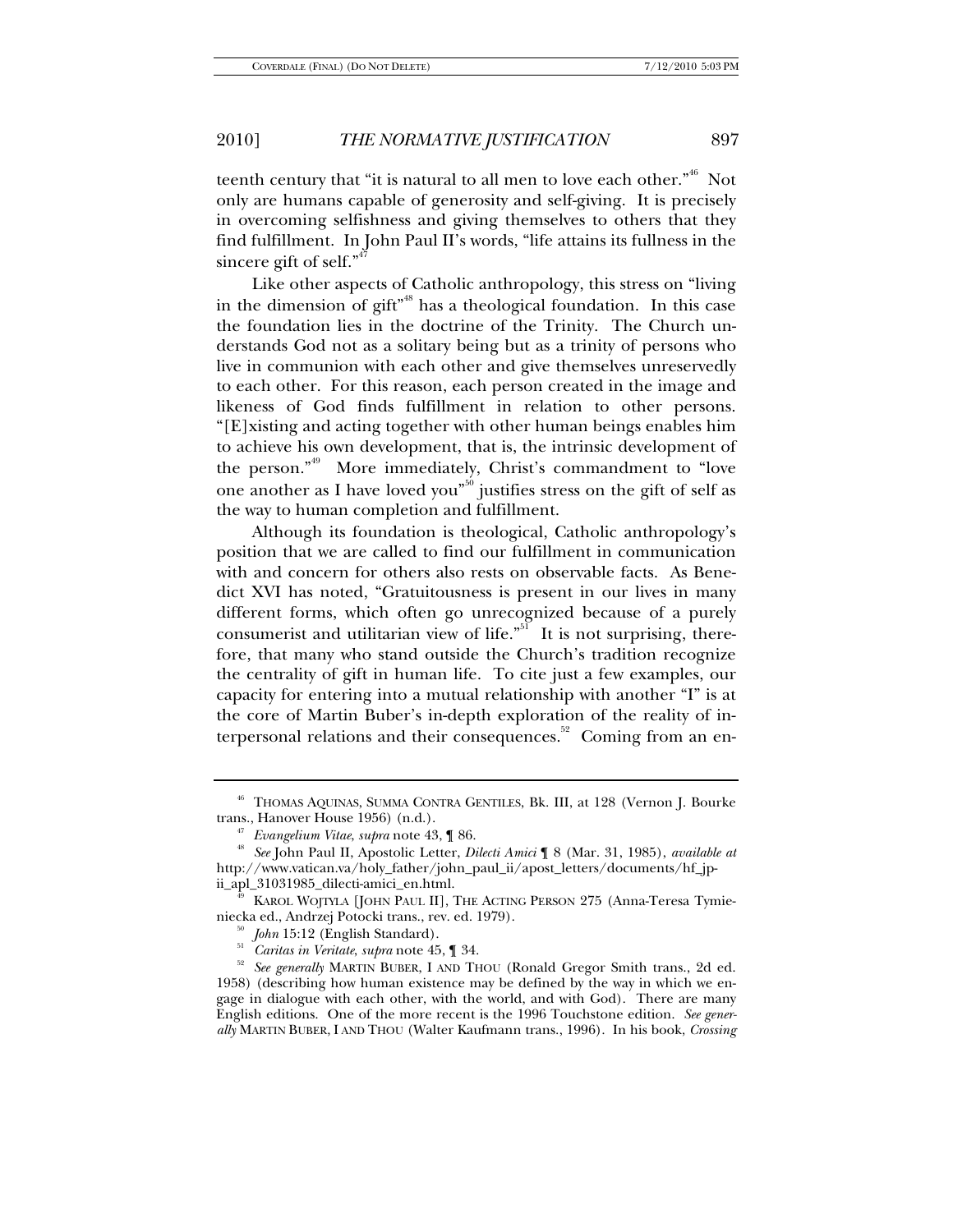tirely different perspective, the psychologist and sociobiologist Frans de Waal argues for a biological and evolutionary foundation for altruism and illustrates both its presence in animals and its importance for the working of society.<sup>53</sup> Finally, in his often quoted speech at Northwestern University's commencement in 2006, then-Senator Barack Obama spoke of our "empathy deficit" and urged his audience to cultivate a concern for others because "it's only when you hitch your wagon to something larger than yourself that you will realize your true potential—and become full-grown."<sup>54</sup>

The centrality of gratuitous self-giving in human flourishing underlies the vision of society in Catholic Social Thought and explains the existence of the organizations that make up the exempt sector. In his most recent encyclical, Pope Benedict XVI, drawing upon Pope John Paul II, described society as composed of three broad sectors: "the *market*, the *State*, and *civil society*."<sup>55</sup> Civil society roughly corresponds with the exempt sector. As the President of the Pontifical Council for Justice and Peace, Archbishop (later Cardinal) Martino, pointed out to the World Summit on Sustainable Development, the gift of self is the basis of the voluntary associations that make up civil society.<sup>56</sup> The exempt sector is the primary, although not exclusive, locus of activities based principally not on "*giving in order to acquire* (the logic of exchange) and *giving through duty* (the logic of public obligation, imposed by State law),"57 but on "*gratuitousness and com*munion."<sup>58</sup>

If human beings attain their fulfillment in large part through the gift of self, the existence of organizations motivated by gratuitousness is fundamental to the well-being of society and is one of the conditions of human flourishing that make up the common good. As Be-

*the Threshold of Hope*, John Paul II recognized his indebtedness to Buber. *See* JOHN PAUL II, CROSSING THE THRESHOLD OF HOPE 36 (1994) (noting Buber's impact on religious philosophy by commenting that "[t]he *philosophers of dialogue*, such as Martin

<sup>&</sup>lt;sup>53</sup> See generally FRANS DE WAAL, THE AGE OF EMPATHY: NATURE'S LESSONS FOR A KINDER SOCIETY (2009).

<sup>&</sup>lt;sup>54</sup> Senator Barack Obama, Northwestern University Commencement Address (June 16, 2006) (transcript available at http://obamaspeeches.com/079-Northwestern-University-Commencement-Address-Obama-Speech.htm).

<sup>&</sup>lt;sup>55</sup> Caritas in Veritate, *supra* note 45, ¶ 38. 55 H.E. Archbishop Renato Raffaele Martino, Address at the World Summit on Sustainable Development (Sept. 2, 2002) (transcript available at http://www.un.org/

<sup>&</sup>lt;sup>57</sup> Caritas in Veritate, *supra* note 45, ¶ 39.  $Id$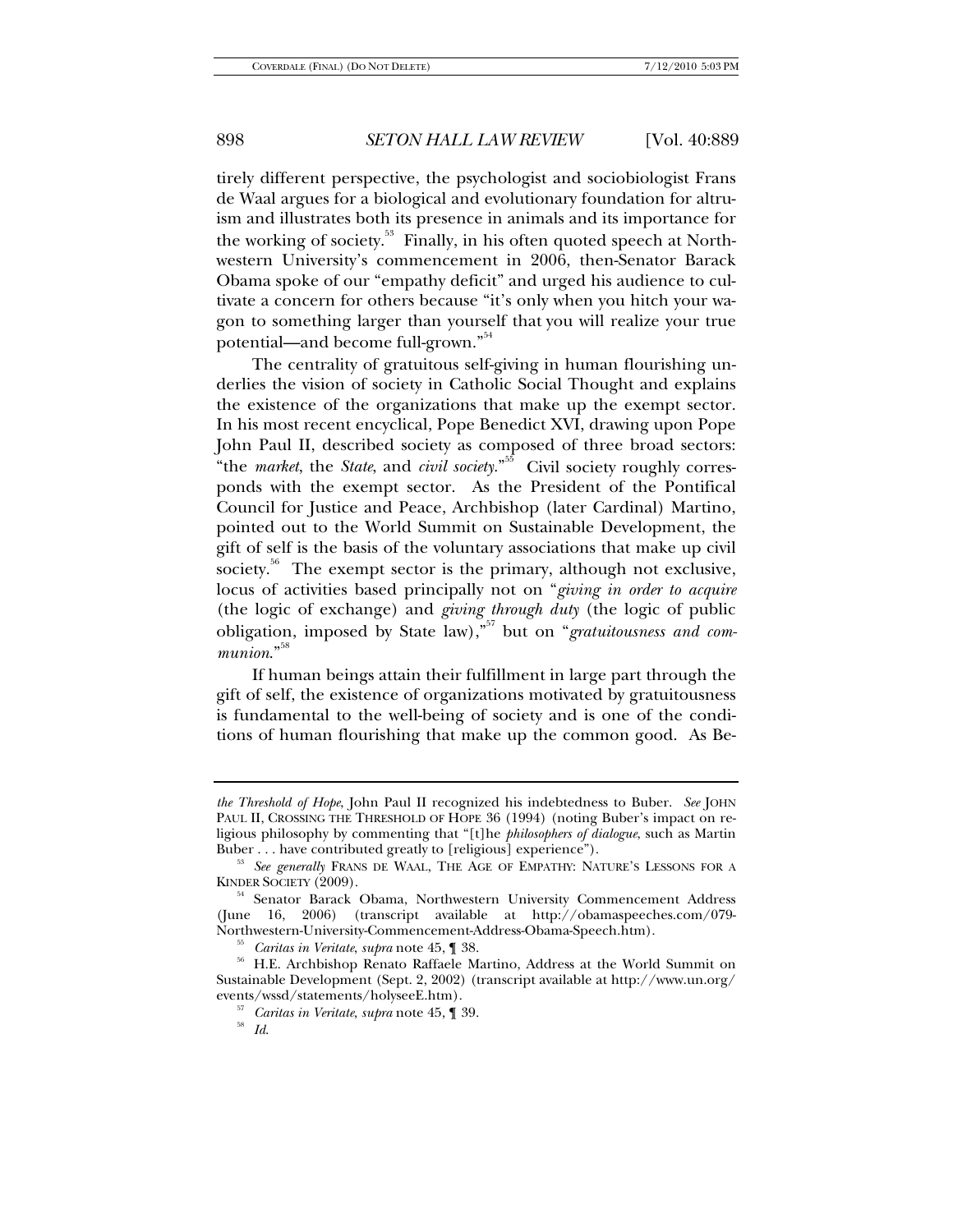nedict XVI wrote recently, "The *earthly city* is promoted not merely by relationships of rights and duties, but to an even greater and more fundamental extent by relationships of gratuitousness, mercy and communion."<sup>59</sup>

From this perspective, nonprofit organizations are important and should be fostered not merely because they fill gaps in the government's provision of goods and services nor because they can in some instances provide them more efficiently than government. Their fundamental value and the reason for wanting to promote them (among other things through tax exemption) is that they provide a space in which the human inclination to gratuitous concern for others can easily be expressed. Although "civil society" as the locus of gratuitousness does not entirely translate into the "tax exempt" sector, the two concepts are closely related, and the rationale for tax exemption can be found precisely in the gratuitous character of the activity that characterizes the exempt sector.<sup><sup>60</sup></sup>

The government clearly has a need for funds and a right to call upon the citizens to provide them. Not every activity that generates revenue is, however, a proper subject of taxation. The federal government does not, for instance, impose tax on the revenues of other governmental units, and it would be inappropriate for it to do so. The proper source of the government's funds and the proper object of taxation are the profits generated by activities undertaken to increase the individual well-being of those who engage in them. Activi-

<sup>&</sup>lt;sup>59</sup> Id. ¶ 6. Perhaps one of the most interesting aspects of the encyclical is Pope Benedict XVI's suggestion that it is important to find ways of introducing gratuitousness into the market as well. *See id*. ¶ 36. That topic, however, lies well outside the

 $60$  This approach closely parallels the argument made by Professor Atkinson that altruism is a characteristic feature of exempt organizations and a major element in justifying their exempt status. *See* Atkinson, *supra* note 23, at 510. Atkinson noted that other theorists had occasionally stressed altruism. *See, e.g*., Ira Mark Ellman, *Another Theory of Nonprofit Corporations*, 80 MICH. L. REV. 999, 1021 n.51 (1982) ("It has also been said that the core feature of charity is that it is not 'self-regarding,' but 'other-regarding.'"); Albert M. Sacks, *The Role of Philanthropy: An Institutional View*, 46 VA. L. REV. 516, 519–20 (1960) ("To some . . . philanthropy is a working reflection of altruism, of 'love of mankind,' and therefore intrinsically inconsistent with private profit."). However, they generally found this characteristic only in nonprofits that rely heavily on donations, whereas Atkinson finds it also in "commercial" nonprofits which derive a significant portion of their revenues from fees. Atkinson, *supra* note 23, at 542–43. Atkinson, however, focuses on what he, following Amartya Sen and James Douglas, describes as "weak altruism" (i.e., a transfer without a quid pro quo). *Id.* at 532; *see* JAMES DOUGLAS, WHY CHARITY? 160 (1983); Amartya Sen, *Rational Fools: A Critique of the Behavioral Foundations of Economic Theory*, 6 PHIL. & PUB. AFF. 317 (1970). Because of his focus on the simple lack of consideration, Atkinson does not need to and does not propose any definite anthropological theory.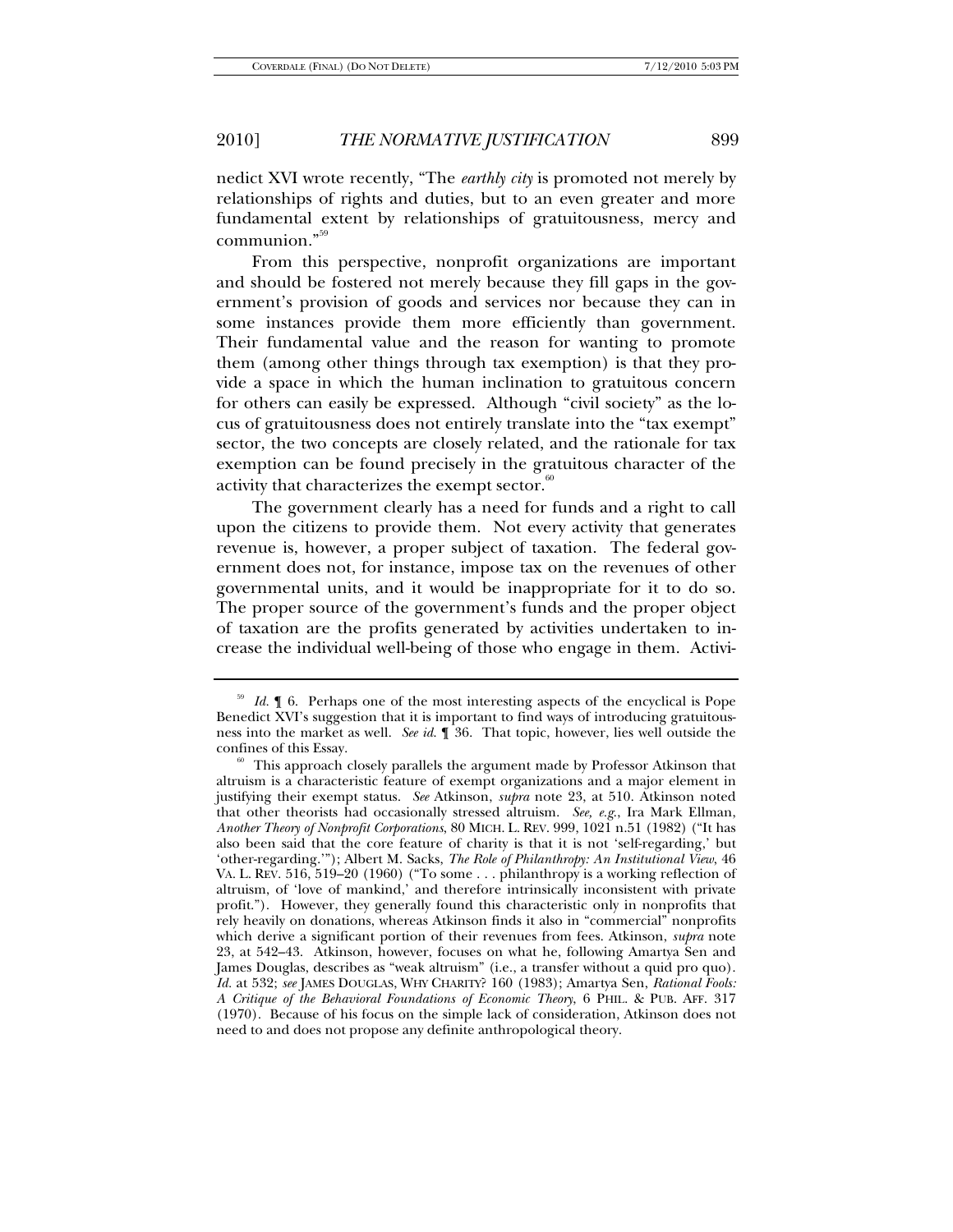ties inspired by gratuitousness and solidarity are not conducted to acquire something for the individuals who engage in them. They are not motivated by the pursuit of private profit but rather express communion and concern for others. Although they may in some instances generate an excess of revenues over expenses, that excess is not properly a "profit" in the sense of an increase in private wellbeing, which can appropriately be taxed by the government.

Viewed in this light, the revenues generated by activities inspired by gratuitousness and a sense of solidarity rather than by the pursuit of private gain fall outside the range of activities that the government may properly consider as a potential source of funds. They are not part of the tax base, but not (as Bittker and Rahdert argued) because of technical difficulties in measuring them or because of difficulties in determining the proper rate, but because income for tax purposes should be understood as comprising those revenues that are available for private consumption, not those that are dedicated out of gratuitous benevolence to contributing to the well-being of others.

Tax exemption for activities inspired by the gratuitous desire to help fellow human beings is appropriate as a way of contributing to the common good because they form part of the complex of conditions that contribute to human flourishing. They do so by providing goods and services, such as education and health care, which are essential to human flourishing. But so, in one degree or another, do a vast range of activities that the government should and must tax if it is to raise the funds it needs for its operations. Farmers who provide our food, contractors who build our houses, utility companies that supply our electricity, and a myriad of other people engaged in a vast range of activities contribute to the common good, arguably no less directly and no less importantly than do educators and health care providers who work in nonprofit organizations.

What justifies exempting from taxation activities of nonprofit organizations inspired by solidarity and a sense of community is not so much the goods and services they provide as the fact that tax exemption encourages and facilitates gratuitous and self-giving behavior, which is itself a central element of human flourishing.

Supporting nonprofit organizations through tax exemption contributes to the common good also by fostering the exercise of freedom, responsibility, and self-determination. This responds to one of the central tenets of Catholic Social Thought: the principal of subsidiarity. Before we can see why this is true, we need to explore briefly the principle of subsidiarity and its foundations.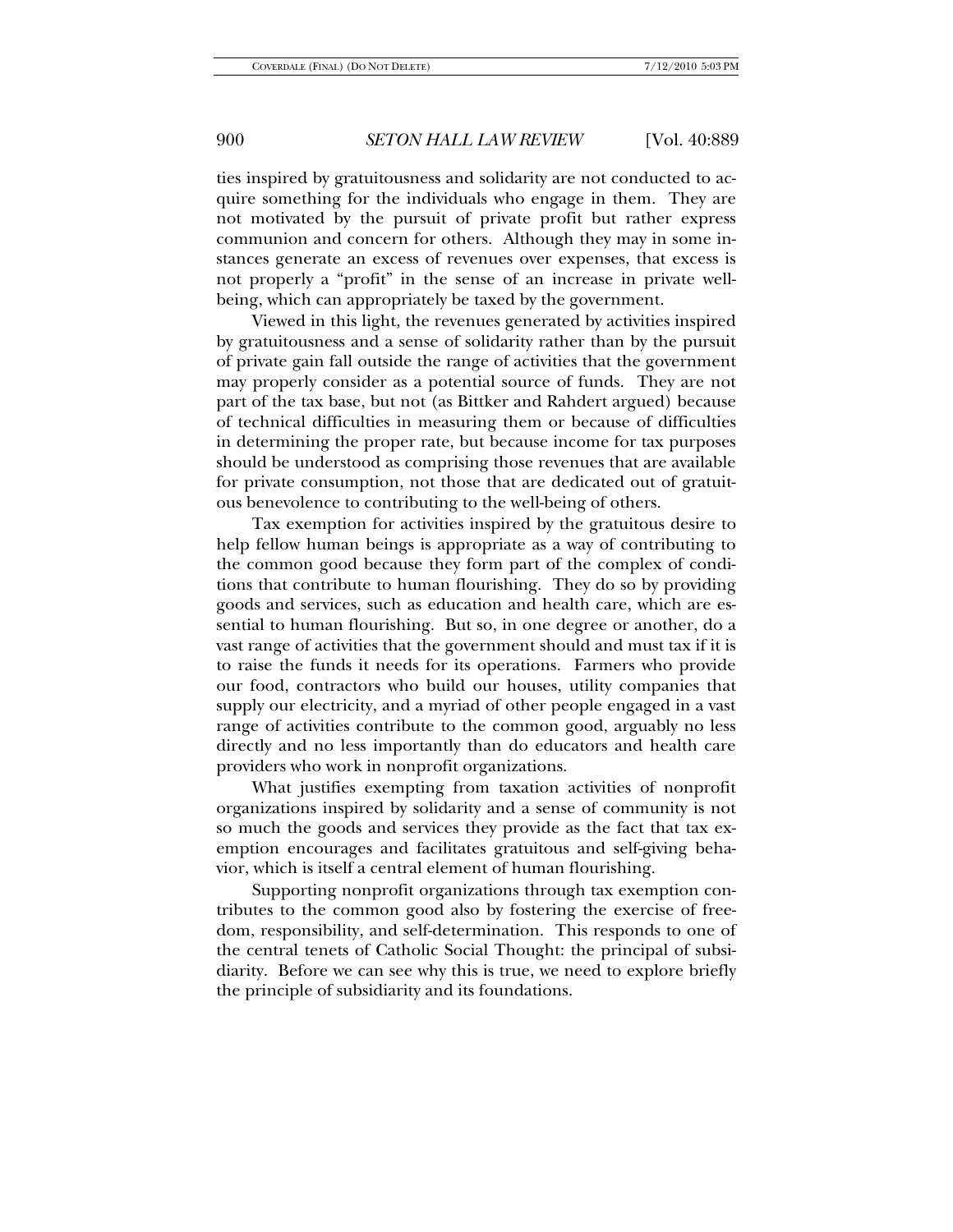The principle of subsidiarity rests on a vision of human nature and society. Because Catholic Social Thought sees humans as naturally social beings who achieve their fulfillment not in isolation but as members of diverse groups, it sees the good society not as a giant monolith but as a composite made up of a multiplicity of groups of all sorts and sizes that are formed to carry out diverse purposes. Among the smallest of these is the family, which Catholic thought sees as a "natural society" and as a fundamental building block of larger societies.<sup>61</sup> At the opposite end of the spectrum, Catholic thought also considers the nation, which finds expression in the state, as a natural society required for human flourishing.<sup>62</sup> Beyond the state lies the world community to which all humans belong by virtue of sharing the same God-given nature over and above the many differences that separate them.

In this vision, large social units, like the nation, "consist[] of plural and intrinsic forms, not 'masses' to be aggregated."<sup>63</sup> The multiplicity of small social groups, which constitute civil society, are not creations of the larger units that constitute government. They are expressions of the innate human tendency toward friendship with others and the concrete expression of the solidarity that derives from it. Furthermore, they have distinctive functions for which they are formed and that their distinctive characteristics equip them to carry out. $\frac{64}{10}$  Far from existing only by the sufferance of government, they are the essential building blocks of larger societies and the common good. "[T]hey bring about mutual perfection by free activity, with the emphasis upon the activity more than the product."<sup>65</sup>

It is in this light that Catholic thought has elaborated the principle of subsidiarity. Pope Leo XIII expressed the core of the principle in the encyclical *Rerum Novarum*:

 The State should watch over these societies of citizens banded together in accordance with their rights, but it should not thrust

<sup>61</sup> *See* John Paul II, *Gratissimam Sane* [Letter to Families] ¶ 7 (Feb. 2, 1994), *available at* http://www.vatican.va/holy\_father/john\_paul\_ii/letters/documents/hf\_jp-

<sup>&</sup>lt;sup>62</sup> Robert P. George & Gerard V. Bradley, *Pope John Paul II (1920–2005)*, *in* 1 THE TEACHINGS OF MODERN CHRISTIANITY ON LAW, POLITICS, AND HUMAN NATURE 220, 242–

<sup>43 (</sup>John Witte Jr. & Frank S. Alexander eds., 2006).<br><sup>63</sup> Russell Hittinger, *Introduction to Modern Catholicism*, *in* 1 THE TEACHINGS OF MODERN CHRISTIANITY ON LAW, POLITICS, AND HUMAN NATURE, *supra* note 62, at 3, 22.

<sup>&</sup>lt;sup>64</sup> See generally Patrick McKinley Brennan, *Harmonizing Plural Society: The Case of Lasallians, Families, Schools—and the Poor, 45 J. CATH. LEGAL STUD. 131 (2007).* 

<sup>&</sup>lt;sup>65</sup> Russell Hittinger, *Pope Leo XIII (1810–1903)*, *in* 1 The Teachings of Modern CHRISTIANITY ON LAW, POLITICS, AND HUMAN NATURE, *supra* note 62, at 39, 59.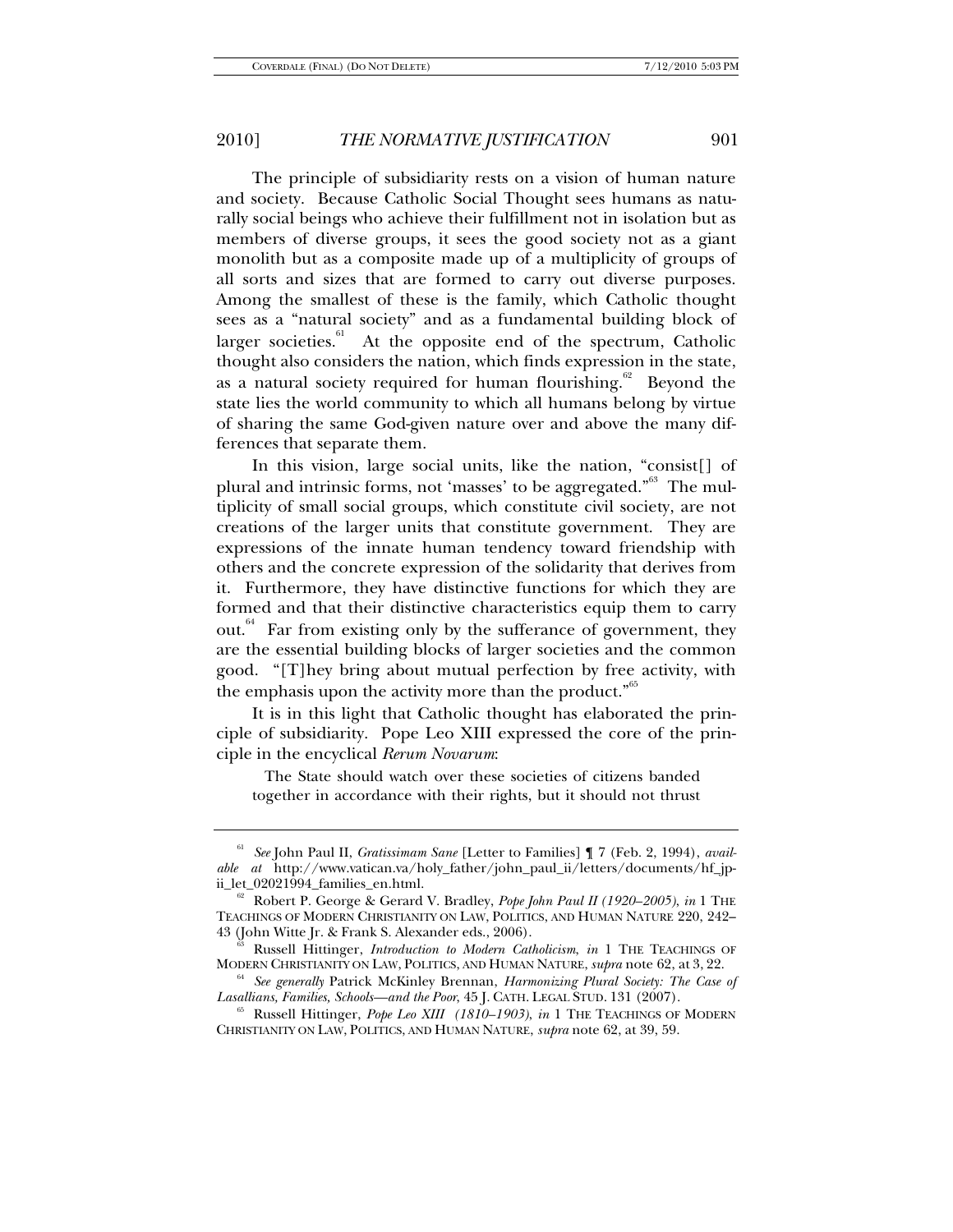itself into their peculiar concerns and their organization, for things move and live by the spirit inspiring them, and may be killed by the rough grasp of a hand from without.

 The locus classicus for this doctrine is Pius XI's encyclical *Quadragesimo Anno* which does not employ the term subsidiarity but offers the following description of the principle:

Just as it is gravely wrong to take from individuals what they can accomplish by their own initiative and industry and give it to the community, so also it is an injustice and at the same time a grave evil and disturbance of right order to assign to a greater and higher association what lesser and subordinate organizations can do. For every social activity ought of its very nature to furnish help to the members of the body social, and never destroy and absorb them.

 The supreme authority of the State ought, therefore, to let subordinate groups handle matters and concerns of lesser importance, which would otherwise dissipate its efforts greatly. Thereby the State will more freely, powerfully, and effectively do all those things that belong to it alone  $\dots$ .

Both of these papal formulations express the principle in largely negative terms, as a limitation on state power and intervention. Pius XI's formulation could also be understood as justifying the principle primarily in terms of efficiency. Understood in these terms, subsidiarity would be about allowing functions to be carried out at the level where they can be done most effectively and as a justification for limited government.

While these are legitimate aspects of the principle, it is richer and more profound than that and more deeply linked to the central role of freedom in human life and the subjectivity of the human person. "It is not only that granting freedom to individuals and the voluntary associations that they form will release human creativity, but that the release of creativity is itself an intrinsic good. True development of the human person requires his or her participation."<sup>68</sup>

<sup>66</sup> Pope Leo XIII, Encyclical Letter, *Rerum Novarum* [On Capital and Labor] ¶ 55 (May 15, 1891), *available at* http://www.vatican.va/holy\_father/leo\_xiii/

Pope Pius XI, Encyclical Letter, *Quadragesimo Anno* [The Fortieth Year] ¶¶ 79– 80 (May 15, 1931), *available at* http://www.vatican.va/holy\_father/pius\_xi/

 $e^{is}$  Richard Esenberg, *A Good Crisis and an Opportunity: The Lessons of Catholic Social Teaching*, PRAWFSBLAWG.COM, Sept. 17, 2009, http://prawfsblawg.blogs.com/ prawfsblawg/2009/09/in-conjunction-with-some-papers-that-i-am-completing-i-havebeen-thinking-a-lot-about-the-catholic-notion-of-subsidiarity-an.html.